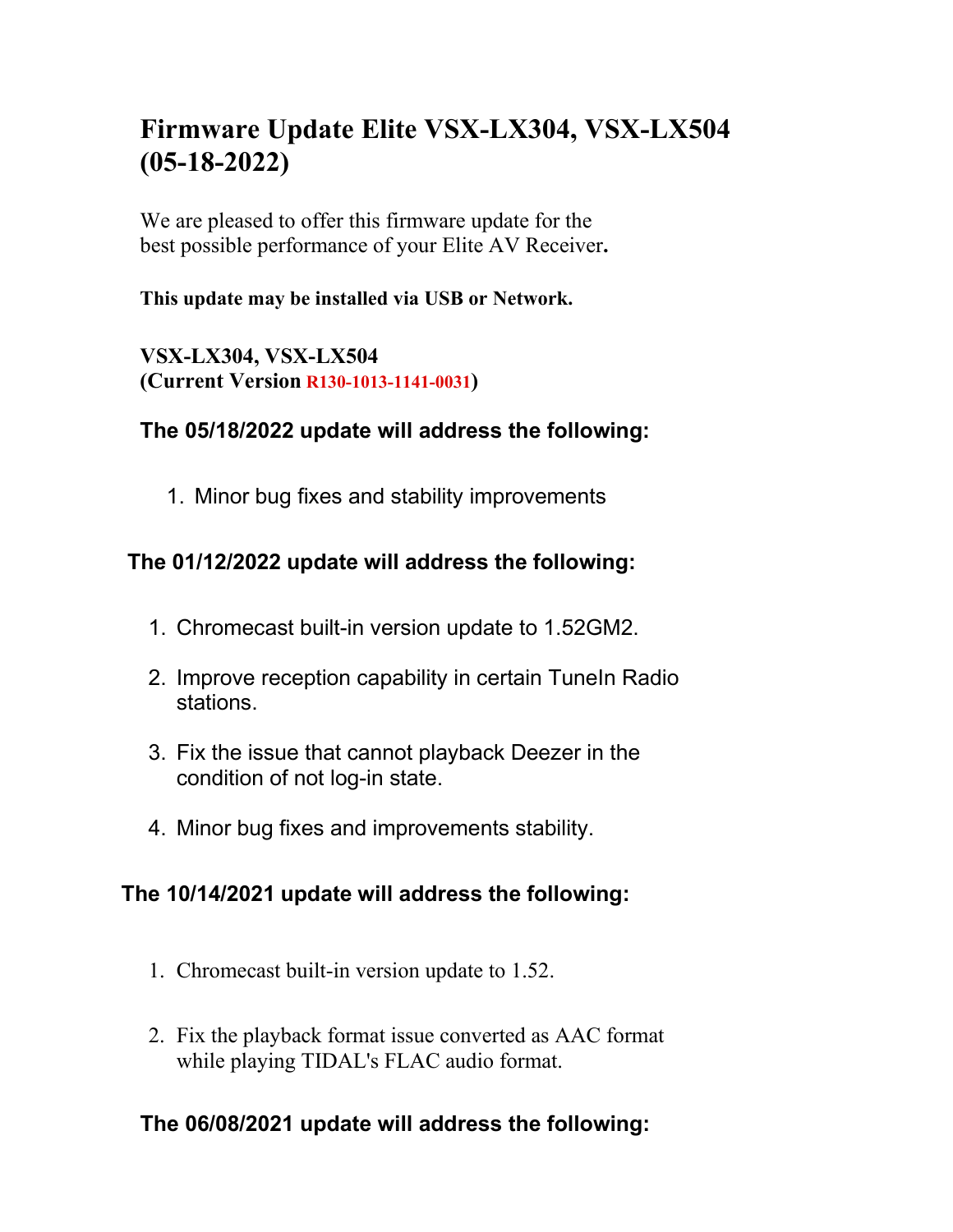- 1. Add search function for SONOS device on Web Setup Menu.
- 2. Increase the upper limit of connectable SONOS device from 8 to 32.
- 3. Fix the issue which the error of when accessing Web Setup Menu via OvrC HUB.

## **The 12/22/2020 update will address the following:**

- 1. Update Chromecast built-in version to 1.44.
- 2. Support ALLM "Auto Low Latency Mode".
- 3. Fix the issue that cannot display the logo of certain TuneIn Radio stations.
- 4. Improve reception capability in certain TuneIn Radio stations.

## **The 10/28/2020 update will address the following:**

1. Enhance network security.

"username" and "password" will be required to use Web Setup feature after this update. \*

\*Please refer to the link below for more details. https://jp.pioneeraudiovisual.com/manual/sup/upd/websetup\_pio.pdf

2. Change login method of TIDAL for enhancing security.\* \*Please refer to the link below for more details. https://jp.pioneeraudiovisual .com/manual/sup/upd/tidal\_pio.pdf

3. Add "Center Spread"setting for Dolby signals.\* \*Please refer to the link below for more details. https://jp.pioneeraudiovisual.com/manual/sup/upd/centerspread\_pio.pdf

4. Minor bug fixes and improvements stability.

## **The 03/12/2020 update will address the following**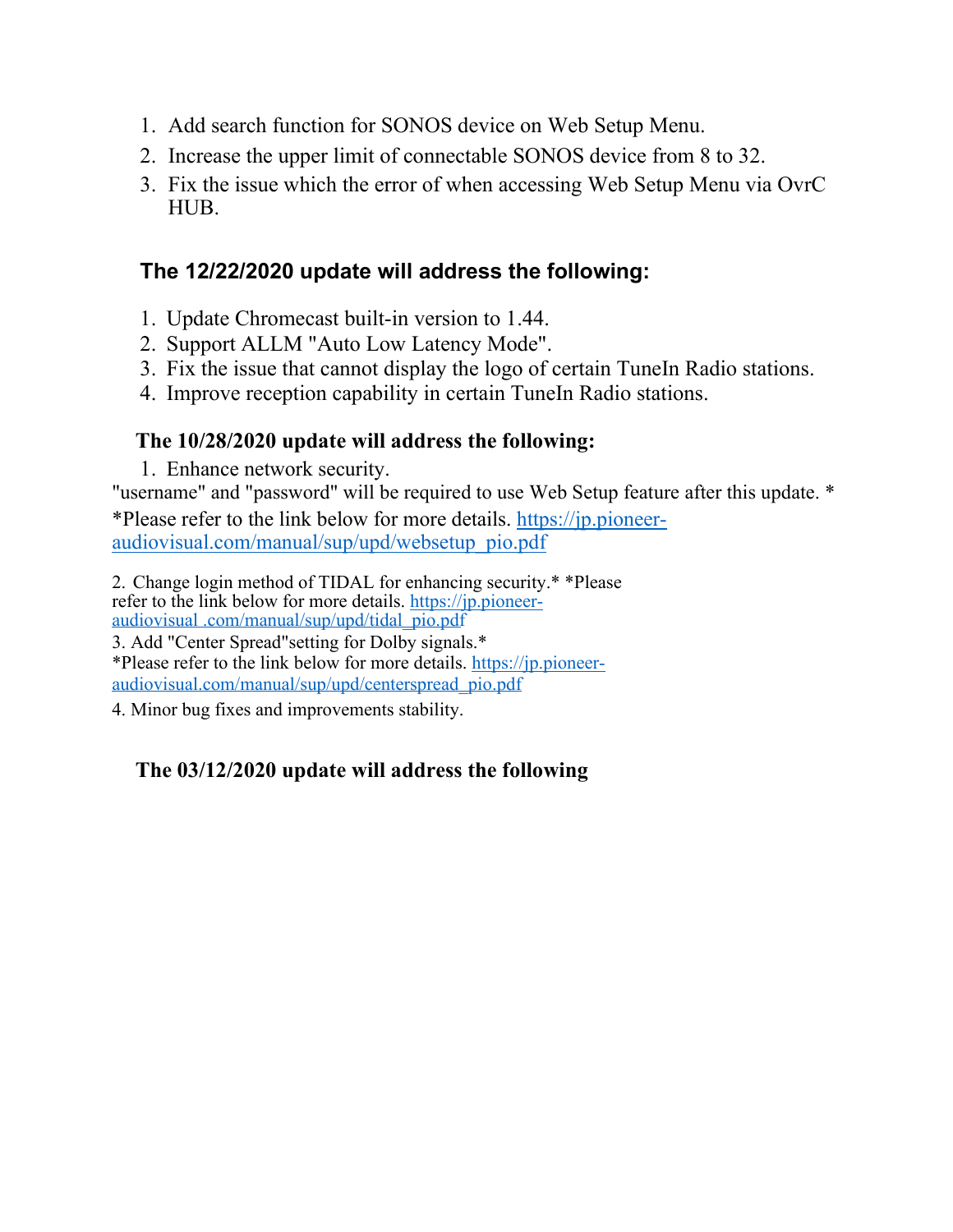1. Support "Volume Pass Through" mode for Sonos.\*

\*For detail about updated function, please refer to the link below. https://jp.pioneer-audiovisual.com/manual/vsx934/supple\_934.pdf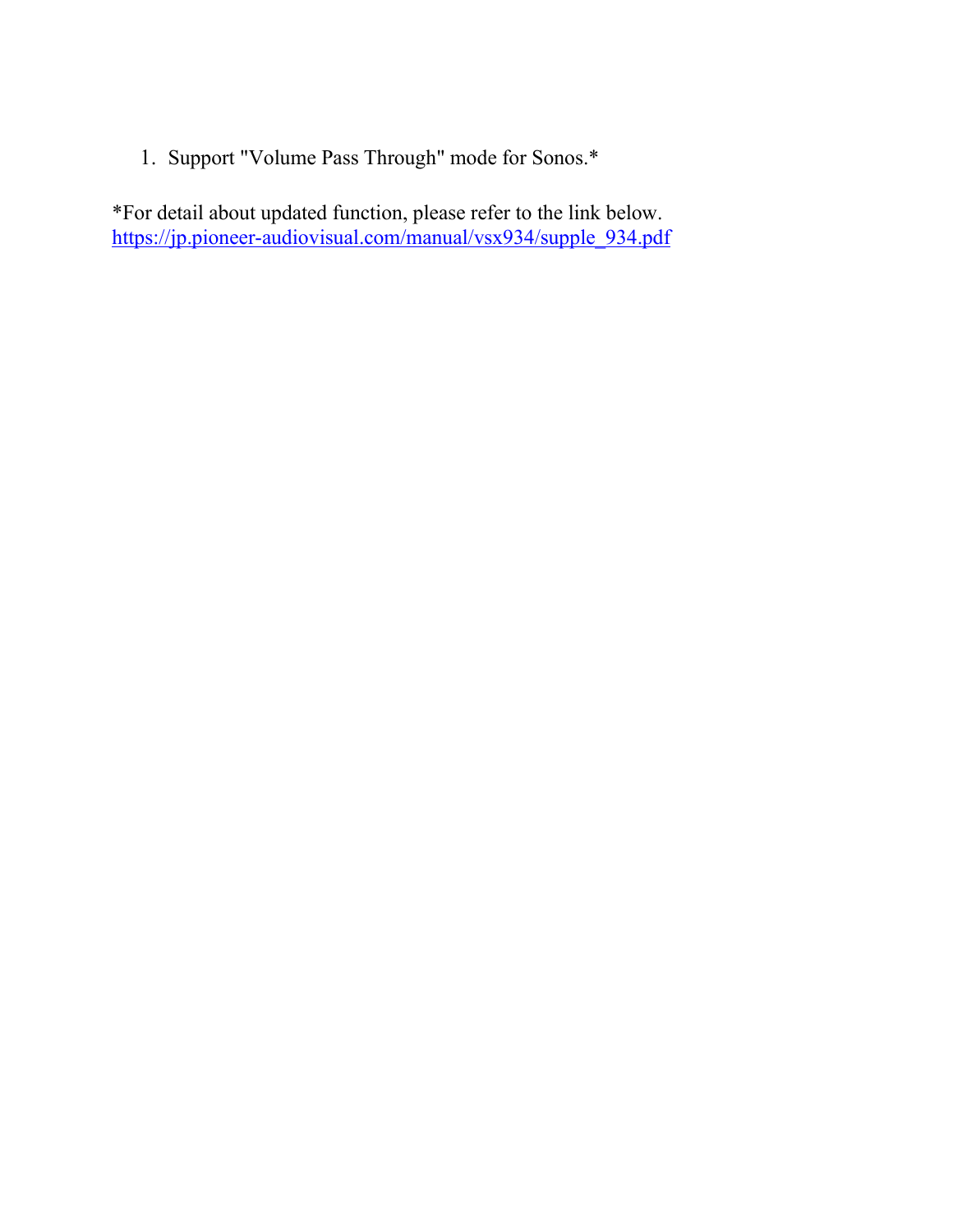- 2. Update Chromecast built-in version to 1.40.
- 3. Improve the list viewing for ''Albums/ Artists/ Songs'' in My Music of Amazon Music.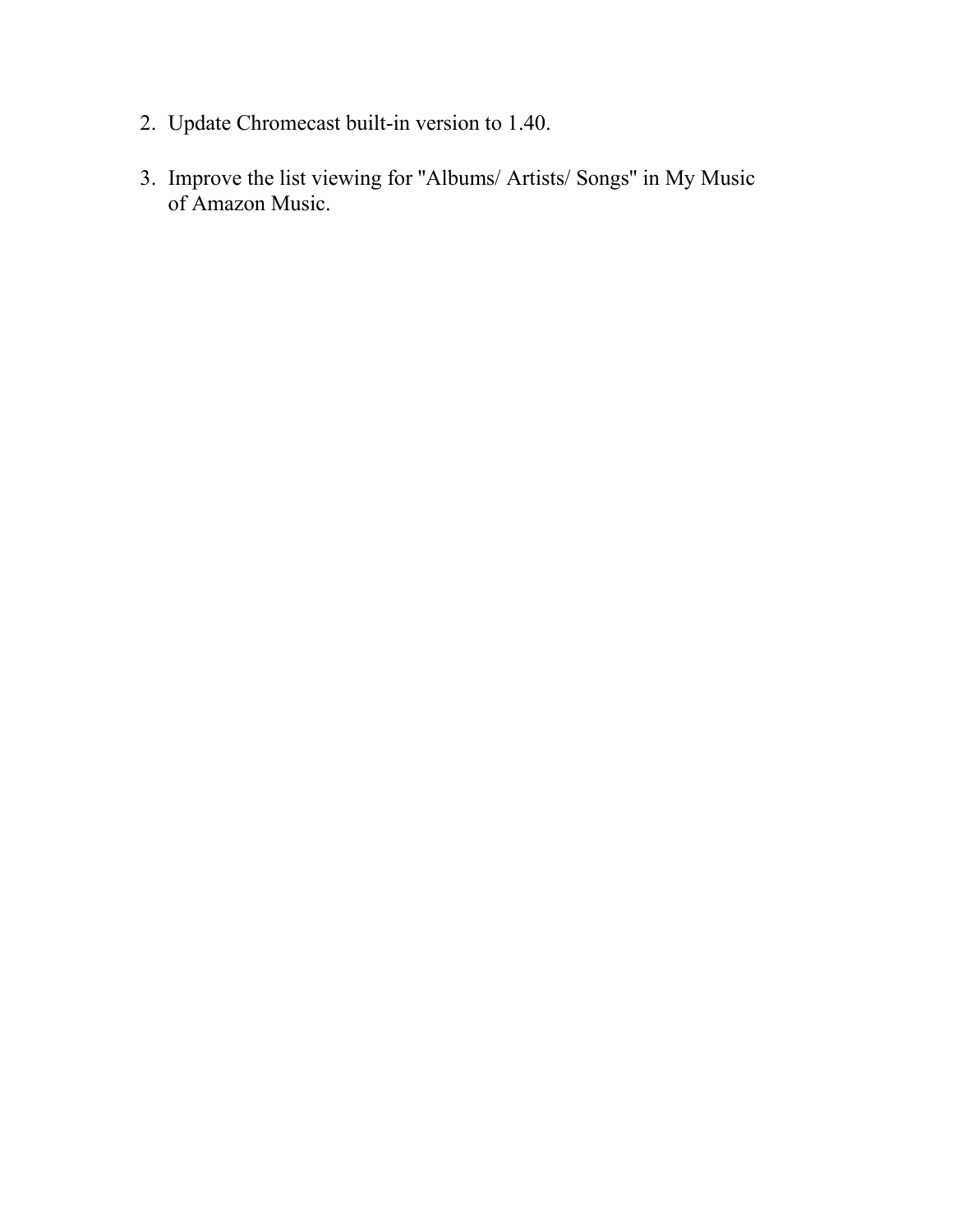4. Fix the issue of Bluetooth connection with certain iOS devices.

Version R113-0304-1131-0026

-Support 'Works with Alexa'.\* -Support control of multiple Sonos Connect.\* "\*For detail about updated function, please refer to the link below.

LX304/504: https://jp.pioneeraudiovisual.com/manual/vsx934/supple\_934.pdf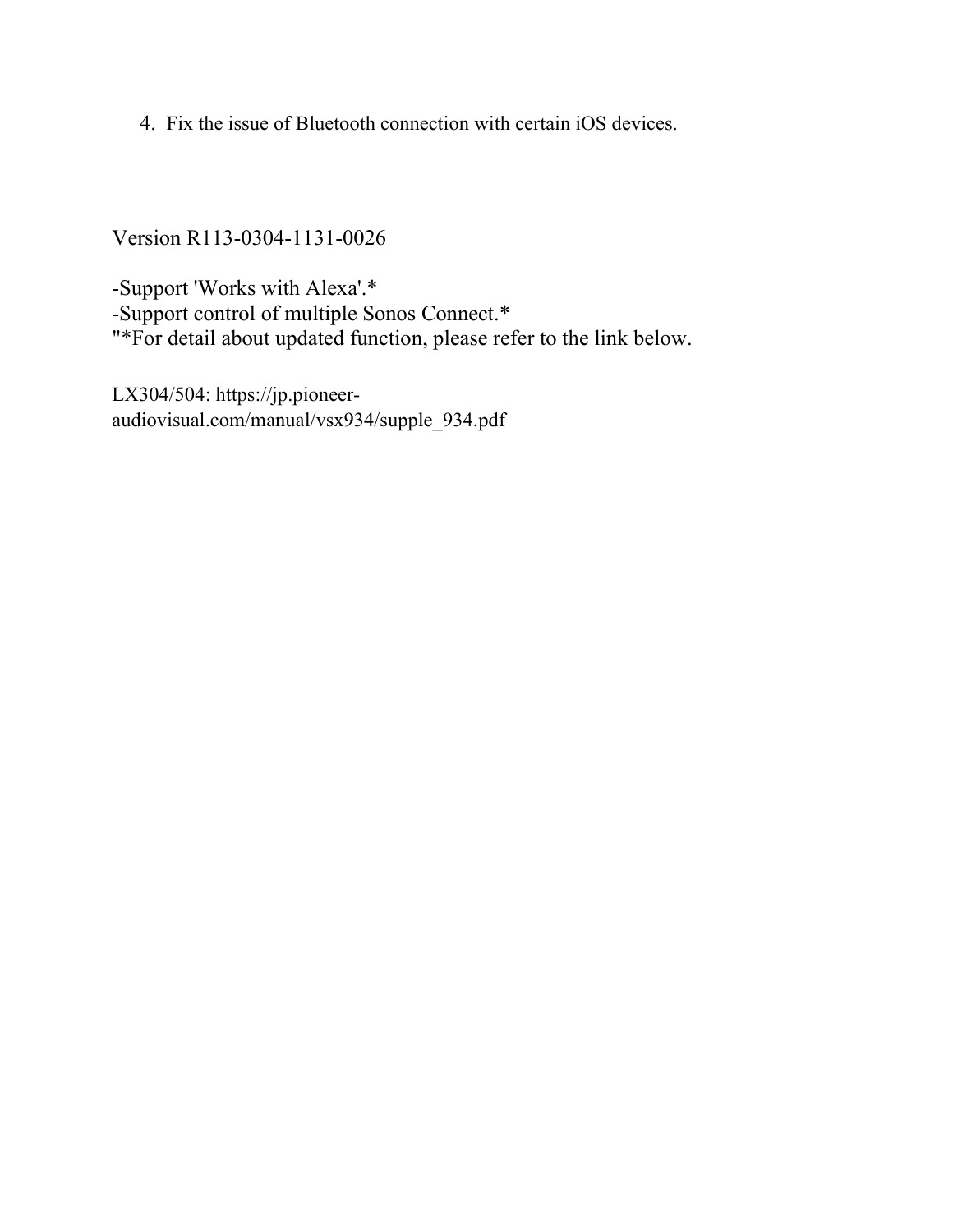-Minor bug fixes and improvements stability.

Version R109-0203-1021-0026

-Support IMAX Enhanced.\*

-Support Dolby Atmos Height Virtualizer.\*

"\*For detail about updated function, please refer to the link below. https://jp.pioneer-audiovisual.com/manual/vsx934/supple\_934.pdf" -Update Chromecast built-in version to 1.36. -Improve playback stability for FLAC files.

-Change maximum volume level of Personal Preset as default from - 32dB to 0dB.

## Version R103-0102-0000-0024

-Minor bug fixes and improvements stability.

#### Version

- Support AirPlay2.

- Add setting to switch ''Standard'' and ''Enhanced'' according to HDMI 4K signal format.

-Minor bug fixes and improvements stability.

#### **Firmware Update Instructions**

Update the firmware via network or USB connection.

"Updating the firmware via network" You can update the firmware by connecting the unit to a network.